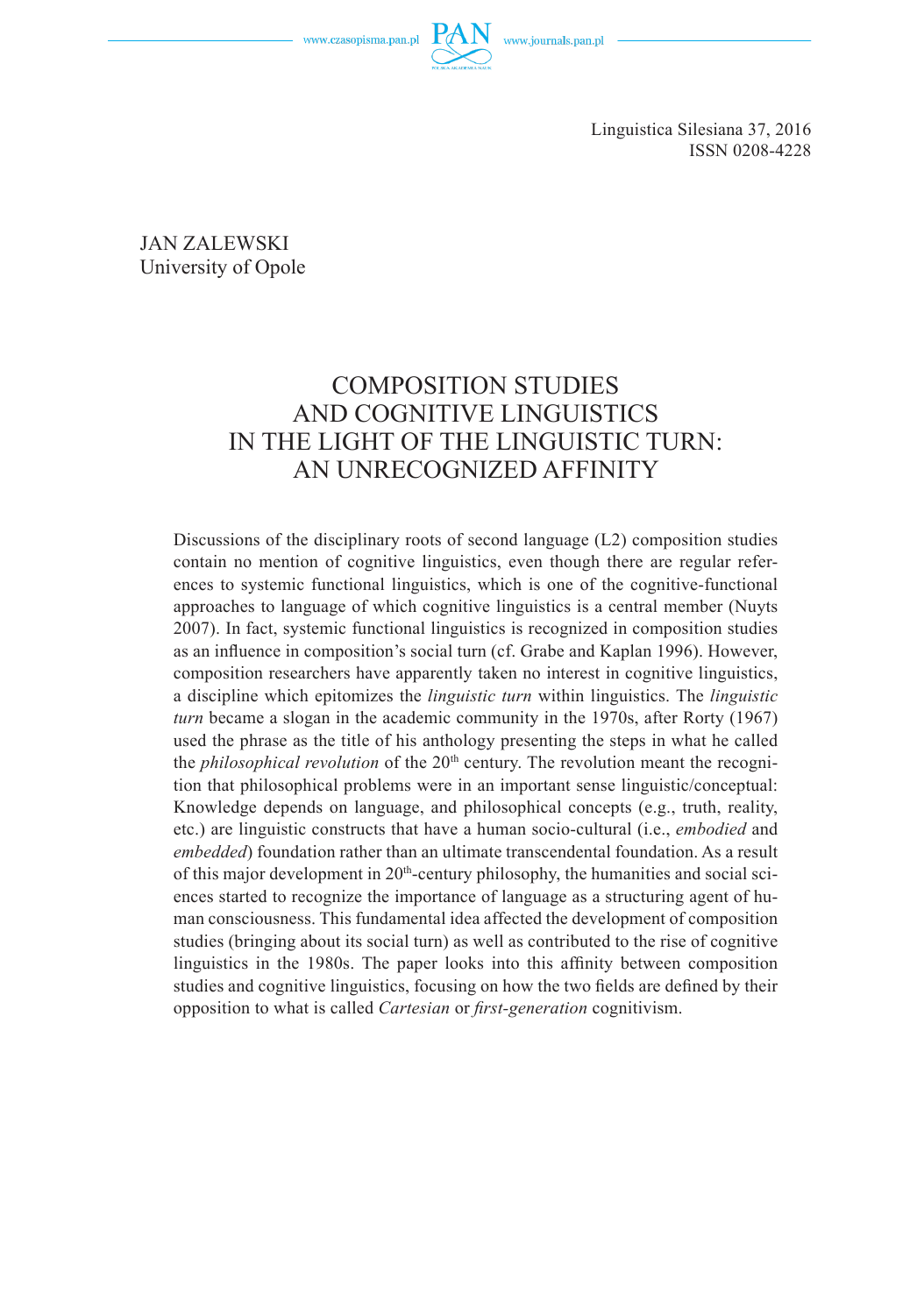## **1. Introduction**

Discussing the disciplinary roots of L2 composition research and instruction, Silva and Leki (2004) present composition studies and applied linguistics as the parent disciplines and rhetoric and linguistics as the grandparent disciplines of L2 composition. Over the years, L2 composition has been definitely influenced and shaped much more by what was happening in composition studies (particularly in North America) rather than linguistics (see, e.g., Silva 1990). MacDonald (2007) traces a decline of interest in language among composition professionals in English departments in the United States since the 1970s. As she observes,

One of the unfortunate disciplinary accidents of the late twentieth-century period is that trends in linguistics have been out of synch with English: at the points where English was most receptive to linguistics, linguistics had little to offer English, at least so it appears in retrospect. But by the time a more descriptive, applied, or functional linguistics developed that was relevant to writers, not just speakers, English had already turned its back on linguistics or vice versa as the new departments of linguistics began to have their own turf to guard and status to protect. (2007: 609-610)

The major developments in linguistics since the 1970s then have not been much of an influence on composition studies. In Silva and Leki's (2004) brief discussion of linguistics, there is no mention of cognitive linguistics. Composition researchers have indeed paid no attention to cognitive linguistics, a discipline which epitomizes within linguistics what is known as the *linguistic turn* of the  $20<sup>th</sup>$  century. As a major development in  $20<sup>th</sup>$ -century philosophy, the linguistic turn started to be more generally recognized in the 1970s, largely due to its popularization by Rorty's (1967) anthology. Mainstream linguistics of that time was not affected by the linguistic turn. However, it could be said that cognitive linguistics was in some sense mainstream already at its inception in the late 1970s and early 1980s because it had such prominent linguists as George Lakoff and Ronald Langacker among its founding fathers. At about the same time, that is, in the 1970s, composition instruction in the United States started to turn away from its focus on language and toward a focus on writing processes, while in the 1980s composition studies started to turn away from a focus on just the cognitive processes in writing (see, e.g., Faigley 1986). In view of these developments in composition, it should not come as a surprise that the name *cognitive linguistics* would have little appeal for composition professionals. At the time the name was coming into use in the late 1980s, cognitivism within composition studies was subjected to general criticism. The dominance of cognitive research on composing coming to an end in the 1980s, composition studies became less likely and less willing to define itself as one of the cognitive sciences at exactly the time when cognitive linguists like George Lakoff (e.g., Lakoff and Johnson 1980) were at the forefront of the paradigm shift in cognitive sciences toward an *embodied* and *embedded* perspective on cognition (e.g., Varela, Thompson, and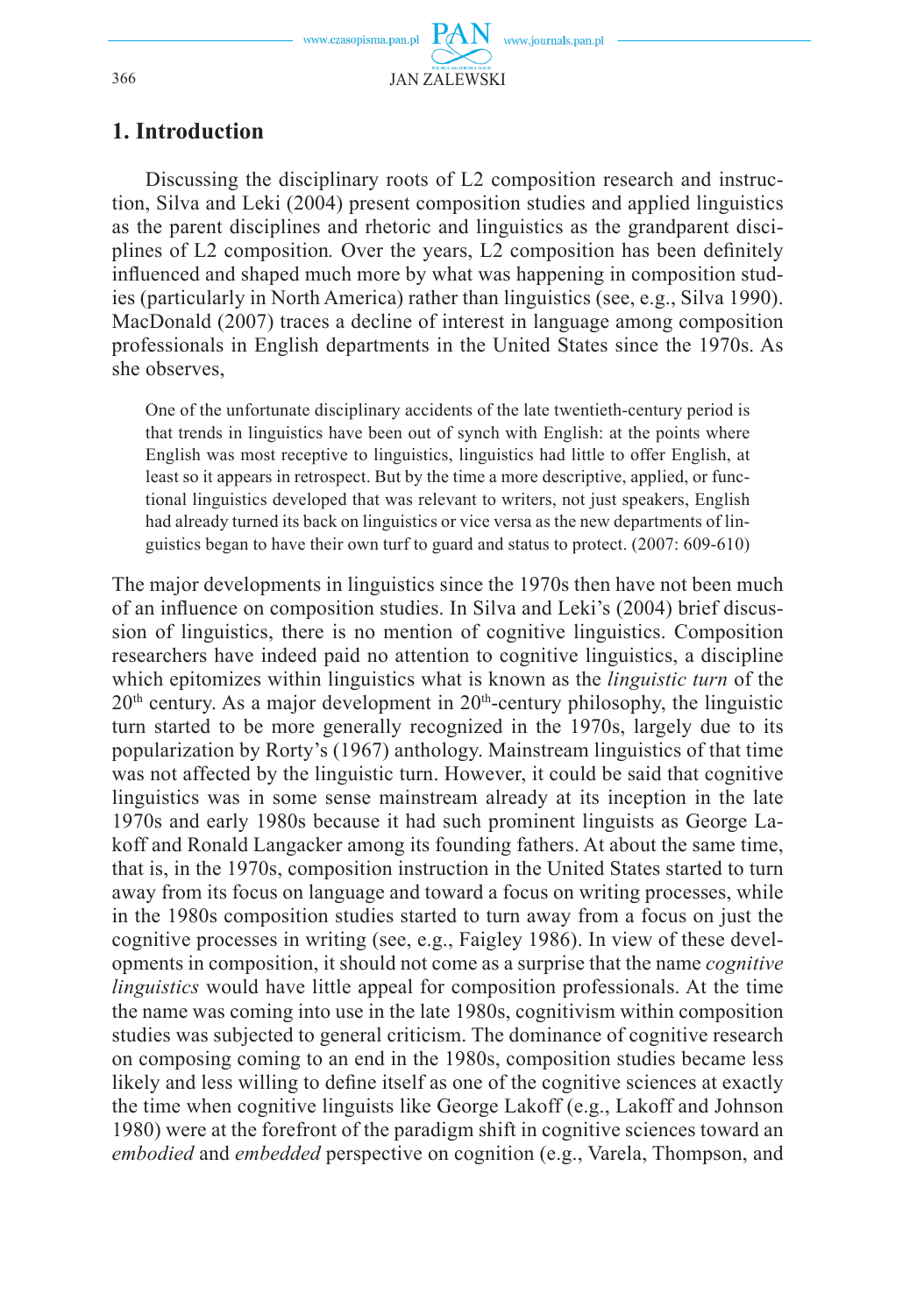**PAN** 

www.journals.pan.pl

Rosch 1991; Clark 1997; Wheeler 2005), rejecting what they called *first-generation cognitivism* rooted in the Cartesian mind-body contrast and viewing cognition as an autonomous event taking place in the head rather than as emerging from the interactions of the brain, body and world, together constituting a dynamic whole (cf. Lakoff and Johnson 1999: 391-414; Thompson 2007: 37-65).

The linguistic turn of the  $20<sup>th</sup>$  century has taught us to see our reality as discursively constructed, which among other things means that our naming/ signifying practices do make a difference. As cognitive linguists explain, linguistic expressions matter because human conceptualizations are carried out (not exclusively but typically) by linguistic means. Language does not merely describe or reflect preexisting conceptual structures but largely creates those structures. In cognitive linguistics, grammatical structure is equated with conceptual structure, which is part of the crucial move to recontextualize grammar, language, and cognition. As cognitive linguists also point out, no meaning inheres in a linguistic expression. On the contrary, the meaning of an expression is what its users bring to it by using it not only in opposition to other terms but also in a natural and cultural environment. For members of the composition studies community, the term *cognitive* harks back to the 1970s cognitive science and its general-purpose problem-solving view of cognition. The meaning of the term is then defined largely by the opposition between the *inner-directed/cognitive* and *outer-directed/social* aspects of cognition (cf. Bizzell 1982). As we will see, for cognitive linguists, the meaning of the term *cognitive* arises from the opposition between *logical semantics* explaining meaning as *disembodied* and *disembedded*, and *cognitive semantics* explaining human meaning making as *embodied* and *embedded* action. Cognitive linguistics arose as a radical attack against the logical-computational first-generation cognitivism of the classical period of cognitive science which influenced composition studies in the 1970s and early '80. Since then, composition studies has taken a social turn, the cornerstone of which is the shift to a fully contextualized (i.e., biologically *embodied* and historically, socially, culturally *embedded*) view of language. As I intend to explain here, such a conception of language is offered by cognitive linguistics, which means that the work of cognitive linguists should have great appeal for composition scholars, researchers, and teachers.

### **2. The Linguistic Turn in Composition**

Composition scholars and researchers have generally followed Trimbur (1994) in opting for the term *social turn* to define the so-called *post-process*  $(i.e., post-cognitive)$  era in composition studies instead of defining it by referring to what had already been commonly known in the humanities, social sciences, and philosophy as the *linguistic turn* of the 20<sup>th</sup> century, a term popularized by Rorty (1967), as noted above. Apart from the major consideration that the term *social* functioned in direct opposition to *cognitive*, Trimbur's (1994)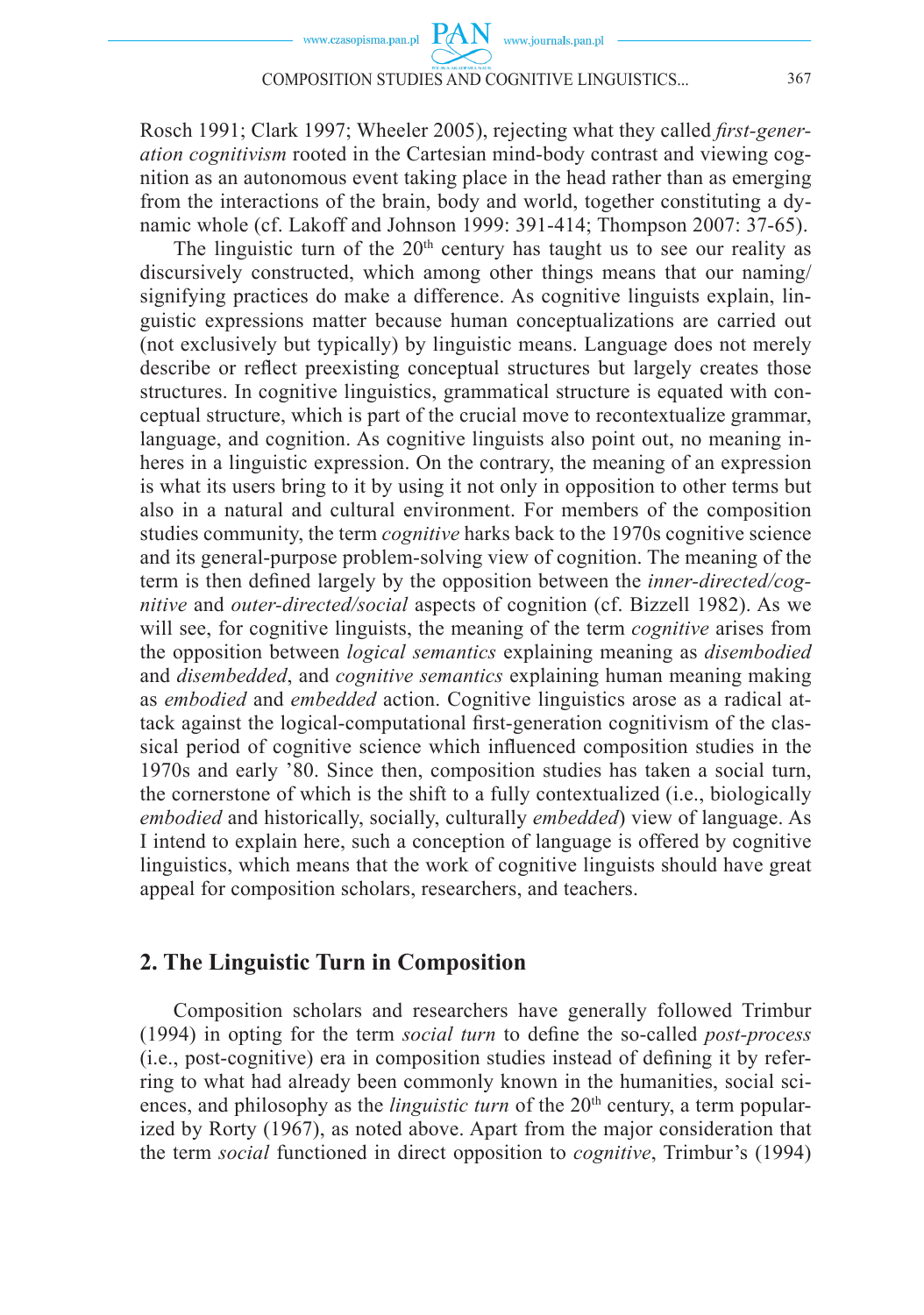

choice of the term *social turn* must have been motivated also by the fundamental ternary opposition in composition studies between *product*, *process*, and *post-process* (with *product* meaning the *language-oriented* approach and *process* meaning the *cognitive-process* approach). Since the *process approach* in composition was a reaction against understanding and teaching writing as just a linguistic product (i.e., as no more than a collection of idealized and prescriptively taught forms), the post-process era in composition could not be aptly described as a linguistic turn, because for composition specialists the term evoked misleading associations with the traditional *product approach*.

Certainly, the terms *social turn* and *linguistic turn* are not quite synonymous but highlight different aspects of the transition from structuralism to poststructuralism. As Atkinson (2003) has observed, there are four components in Trimbur's (1994) definition of post-process, namely, (a) the social, (b) the post-cognitivist, (c) literacy as ideology, and (d) composition as cultural practice. The first two components (i.e., the social and the post-cognitivist) are highlighted by and so can be easily subsumed under the notion of the social turn, which was a reaction against the structuralist decontextualizing tendency to reduce human behavior to basic elements and a formalized system of their oppositions—of which the development of phonology in the first half of the  $20<sup>th</sup>$  century may be a good illustration. A mark of the advent of post-cognitivism was the recognition (e.g., the recognition by Day, French, and Hall 1985: 33) of a fact "so obvious that it [had] become virtually transparent," namely, that cognition "takes place within a social milieu." As for the other two components of post-process in Trimbur's (1994) definition, (i.e. literacy as ideology, and composition as cultural practice), they are highlighted by and can be subsumed under the notion of the linguistic turn of the  $20<sup>th</sup>$  century, which foregrounds a sociology of knowledge in which language occupies the central position and whereby literacy and more generally language use becomes inseparable from a culturespecific value system inherent in a set of practices (i.e., ideology). Just as the social turn does, the linguistic turn also calls for attention to what has been hidden from our view: This time it is particularly the ideological transparency of language (i.e., the fact that the signifying practices of a discourse community instill a particular system of values).

In composition studies in the early 1990s, it was James Berlin who used the term *linguistic turn* in the context of his epistemic rhetoric. Berlin (1996/2003: xvii) explains the ideological transparency of language:

One of the supreme conquests of the Enlightenment has been to efface the unique work of language in carrying out the ideological projects…. This victory has been accomplished by… insisting… that signs can and must become neutral transmitters of externally verifiable truths—truths, that is, existing separate from language. This is the correspondence theory of truth, the notion that signs are arbitrary stand-ins for the things they represent…. This theory insists that the signifying practices of the dominant class and its supporting intellectuals are identical with this purely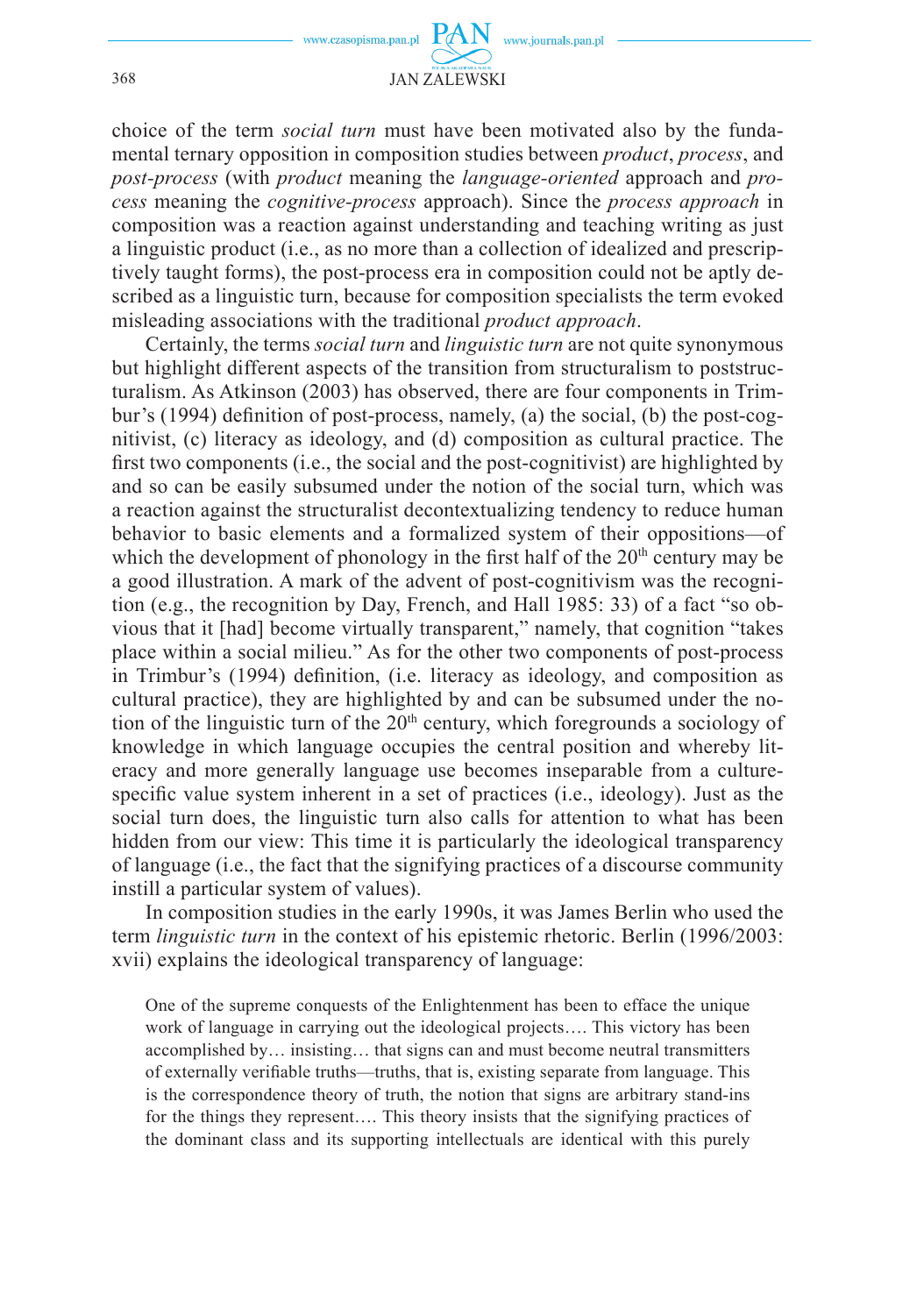www.journals.pan.pl

representative language and that all other practices are to be rejected as deceptions. A central part of this effort was the dismissal of rhetoric by declaring the study of signifying practices and their effects on meaning a worthless undertaking.

The linguistic turn of the  $20<sup>th</sup>$  century paved the way for the return of rhetoric in its epistemic function and thus contributed to the emergence of composition studies in the last decades of the 20<sup>th</sup> century. As I will argue, the terms *linguistic turn* and *social turn* both mean a *recontextualized* conception of language in the sense of language being seen as not a "neutral transmitter of externally verifiable truths." Such recontextualization means an embodied and embedded view of human meaning-making.

One of the defining characteristics of the process approach in composition studies and instruction was that it redefined writing as a linguistic activity aimed at the making of meaning. Even though Rohman and Wlecke's (1964) separation of *pre-writing* from *writing* as well as Flower and Hayes' (1981) separation of the *planning* part from the *translating* part of writing both amount to a separation of ideas from words (i.e., of meaning from language, which is a major point to be taken up soon), still thanks to what is called the *process revolution* in composition (Hairston 1982), writing/language started to be seen as indeed inseparable from human meaning-making. These developments eventually led to questioning the view that writing is no more than finding language for preexisting and language-independent content. In view of this observation, the process movement in composition can be seen as participating in the linguistic turn of the  $20<sup>th</sup>$  century (i.e., definitely a step in this direction within composition studies).

In fact, different intellectual movements can be grouped under the notion of the linguistic turn, but included among their major progenitors were typically such philosophers as Ferdinand de Saussure and Ludwig Wittgenstein. In the humanities and social sciences, the linguistic turn is linked with the traditions of structuralism and poststructuralism, and its hallmark is the recognition of the central role of language in structuring human consciousness. Language is ultimately equated with human conceptualization so that linguistic expressions are not seen as just labels for independently existing concepts but instead they structure concepts. Sometimes, a more extreme claim is made that whatever is outside of language is by definition unstructured and so hardly conceivable for us, that is, nothing really comes to exist for us and (what is less controversial) enters into our shared human, thus social, reality apart from language. As cognitive linguists explain (e.g., Langacker 1987), language always imposes a viewpoint and, as de Saussure (1916/1983: 8) says (albeit in a more restricted sense), "it is the viewpoint adopted which creates the object." Thus, contrary to what our common sense tells us and in opposition to most of the Western tradition of philosophy, language is said to *constitute* rather than *describe* reality. This is why Rorty (1967: 3) called the linguistic turn "the most recent philosophical revolution."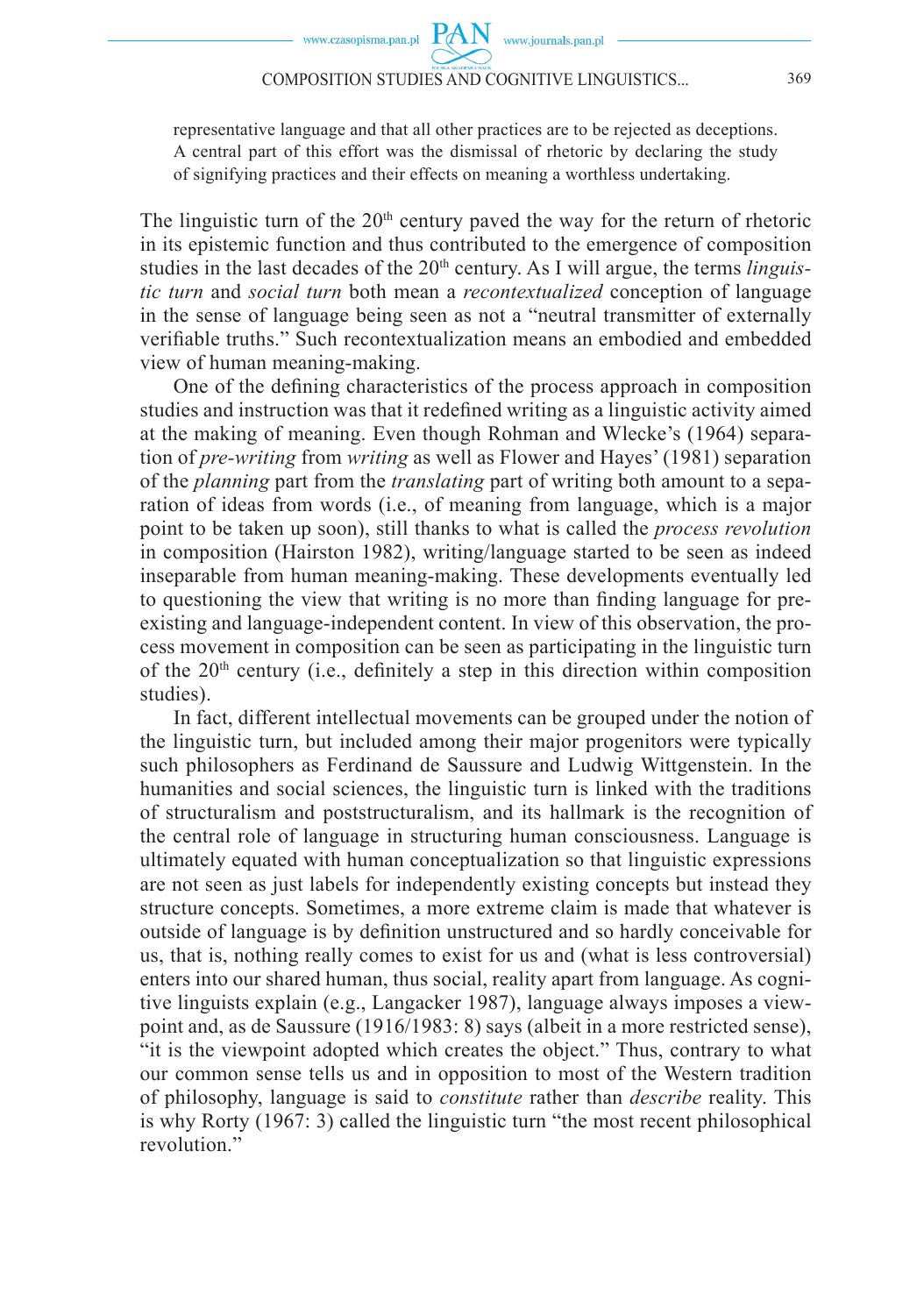

# **3. The Linguistic Turn in Linguistics: Recontextualizing Language**

As already mentioned, in the 1980s composition studies started to turn away from its cognitive focus and has not paid much attention to cognitive studies since. Before I deal with the issue of cognitivism, putting it in the broader context of cognitive science, I start by making the point that the turn away from the cognitive focus in composition being called *social* must not hide from us that it is essentially a shift toward a fully contextualized conception of language, one that needs to be spelled out. My claim is that there is no better framework to spell it out for us than cognitive linguistics.

An early explanation of the *social view* in composition studies, offered by Faigley (1986: 535), states that one of its central assumptions is that

human language (including writing) can be understood only from the perspective of a society rather than a single individual. Thus taking a social view requires a great deal more than simply paying attention to the context surrounding discourse…. The focus of a social view of writing, therefore, is not on how the social situation influences the individual, but on how the individual is a constituent of a culture.

The social turn initialized in composition studies in the 1980s can be seen in the context of what Geeraerts (2003) explains as the tendency arising in linguistic theory and literary theory to *recontextualize* language. It is this recontextualizing tendency in understanding language that I would like to explain by focusing on cognitive linguistics and the turn toward recontextualization that it constitutes within linguistics (Geeraerts 2010). However, to explain the recontextualizing tendency of the last few decades, it is essential to sketch out the decontextualizing tendency first.

Geeraerts (2003, 2010) presents Saussurean structuralism and Chomskyan generativism as responsible for the decontextualizing movement in 20th-century linguistics. The movement culminated in generative linguistic theorizing reducing the essence of language to an autonomous formal grammar, that is, a formal rule system that was severed from its major contextual aspects, both social and cognitive, except for its genetic foundation (i.e., the biologically-based universality of human language). Geeraerts (2003) proposes the following line of reasoning, condensed here to a bare minimum. Chomsky provides the missing link between Saussure's *langue* (the social code) and *parole* (the individual's use of the code) by introducing the notion of *competence* (the individual's knowledge of the code), which bridges the gap between the community and the individual. However, rather than broaden his conception of language, he restricts it to another dichotomy only different from the Saussurean one by leaving langue out of the picture, in effect ignoring the social nature of language. His rejection of the social in favor of the genetic conception of language grows out of his dispute not with Saussure but with behaviorists over the nature of language learning: Rejecting the idea that the complexity of individual linguistic knowl-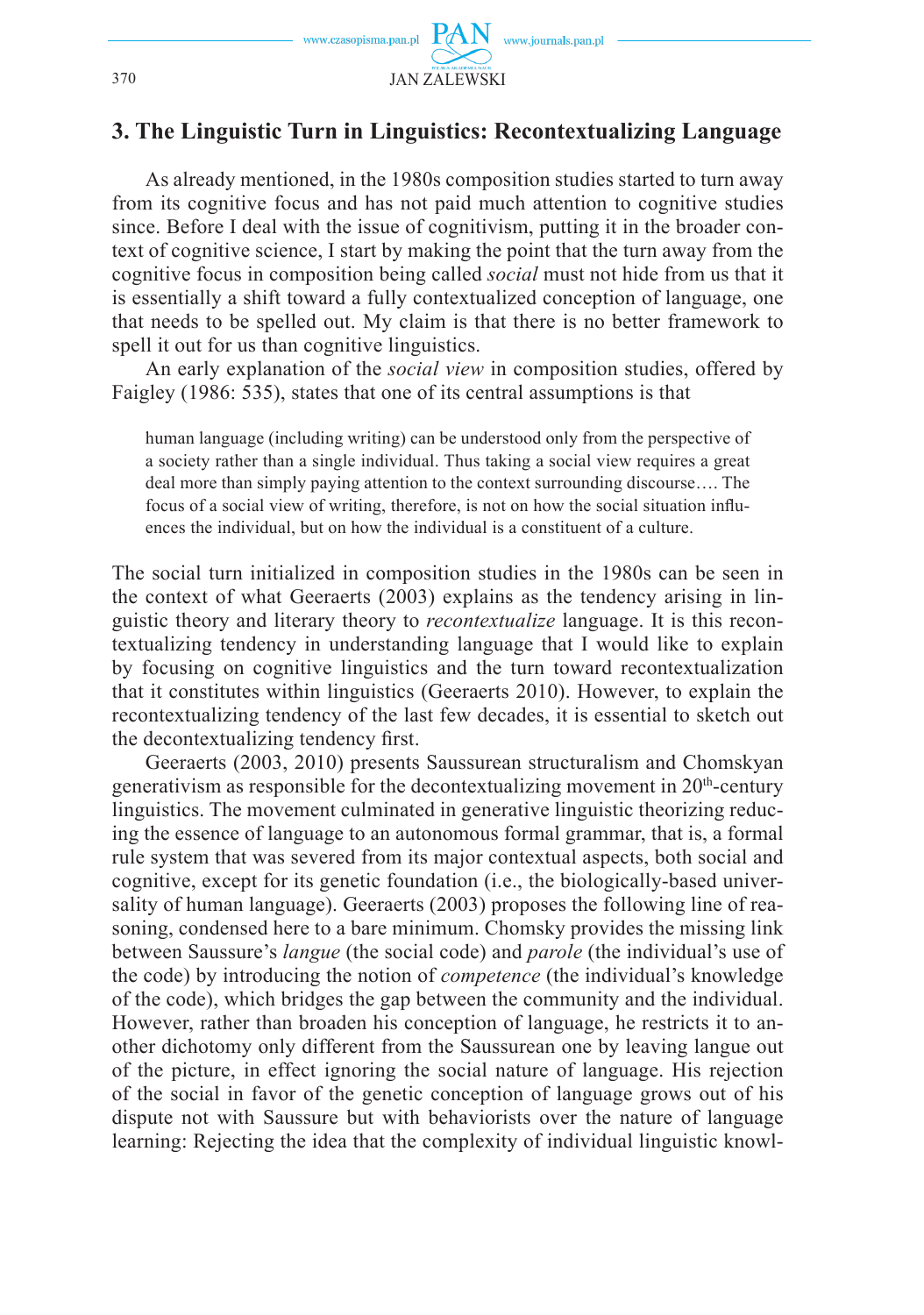

edge can be the result of acculturation, Chomsky advances his conception of an innate competence (a conception of language as a biological endowment). Its genetic nature makes the social aspects of language epiphenomenal. Seeing the genetic foundation of language as its defining feature leads to separating it from all non-essential variable contexts. Meanings of linguistic expressions are defi nitely most variable, contextual, and cultural aspects of language. Since meanings must accordingly be seen as peripheral to the genetically universal essence of language, semantics and the lexicon (as a repository of the most conventional of meanings) are seen as peripheral to linguistics. As a result, we end up with a conception of language as a desemanticized grammar, that is, a formal rule system with formal syntax as the core of all the rule-based aspects of language. Ultimately, language is not performance but the formal rule system with all the contextual factors removed. Studying performance (actual use of language rules) is seen as uninteresting and indeed of questionable value as interference from context can distort the true picture of language. The process of decontextualizing language can be thus summed up as follows: First, the shift from defining language as social *langue* to defining language as innate *competence* separates it from its sociocultural context. Second, defining language as an innate, genetic endowment identifies it with its (less conscious) invariable formal aspects and at the same time separates it from the (more conscious) cognitive context of its meaning dimension (its cognitive semantic aspect). Third, defining language as a formal rule system separates it from the situational context of actual language use.

In accordance with the three decontextualizing moves, generative linguistics marginalizes sociolinguistics, semantics, and pragmatics. The late 1960s and the 1970s witness the development of these three subdisciplines of linguistics, focusing on aspects of language excluded or neglected by generative linguistics. At that time, however, these are separate developments dealing with the marginalized aspects of language that do not offer any theoretical alternative to the dominant decontextualized view of language. The 1980s witness the appearance of a number of trends in linguistics that point to a new approach to language linking it to the contexts excluded by the generative approach. The new approach emerging in the 1980s and offering the best chance to fully recontextualize language has come to be known as cognitive linguistics. As Geeraerts (2010) explains, cognitive linguistics epitomizes the post-generativist cognitive-functional approaches, and can be thought of as a recontextualizing approach to language.

Now, I can proceed to explain the recontextualizing tendency in understanding language which has been taking place since the 1980s, specifically in cognitive linguistics. Cognitive linguistics constitutes a recontextualizing tendency because, in opposition to generativism, it locates language in the cognitive semantic context and makes meaning its central concern. What needs to be emphasized straight away is that cognitive linguistics advances a fully contextualized conception of meaning, which means that there is an inherent social di-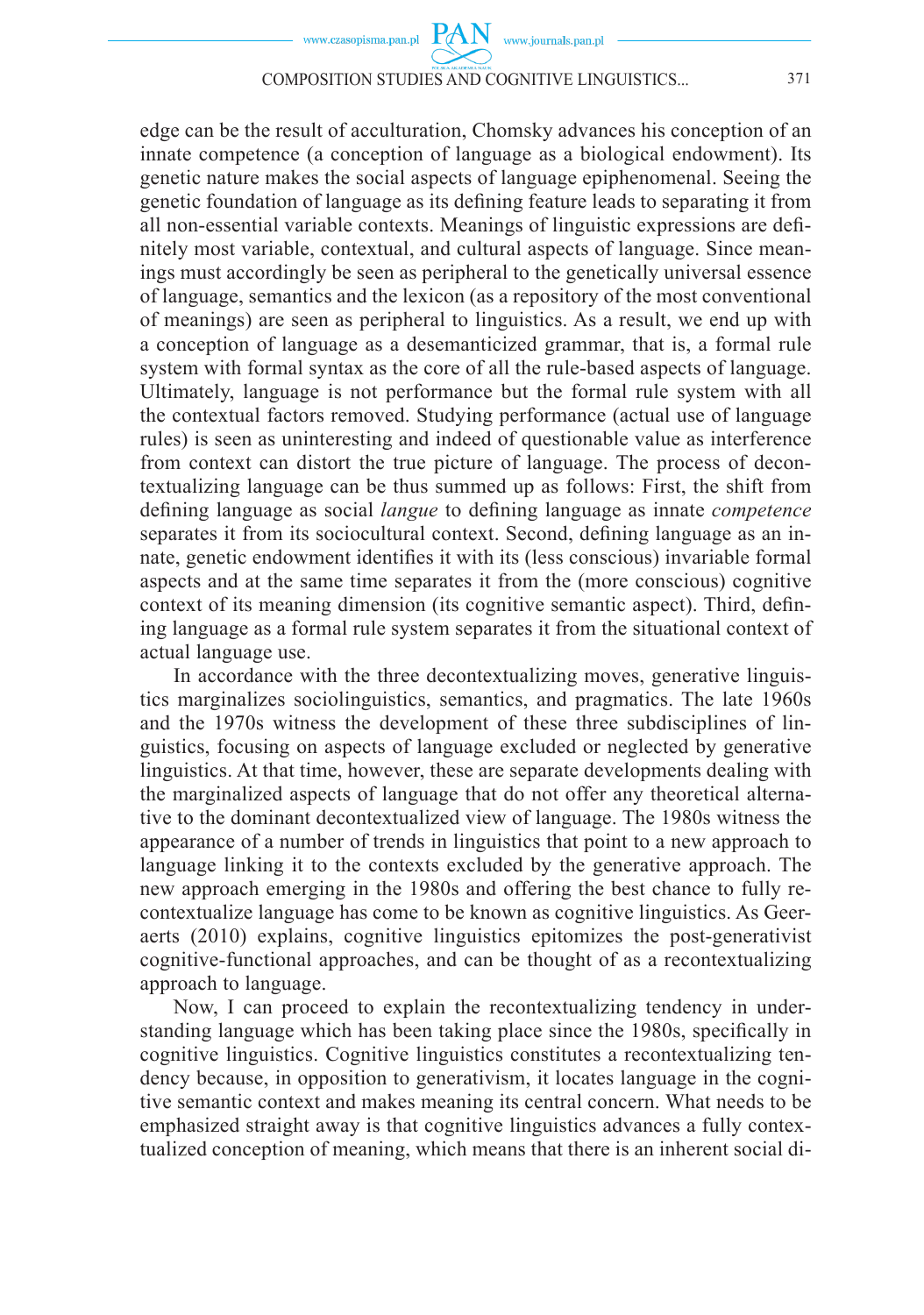

mension to cognitive linguistics even if social factors have not occupied center stage in it (see Hawkins 1997; Croft 2009; Harder 2010). In Lakoff's (1988: 120) explanation, cognitive semantics "accounts for what meaning is to human beings, rather than trying to replace humanly meaningful thought by reference to a metaphysical account of a reality external to human experience." In this quotation, we can see Lakoff opposing *cognitive semantics* to *logical semantics* (called *set-theoretical* and *objectivist*), the semantics which was the cornerstone of the philosophical view of mind in the classical period of cognitive science, through the 1970s. Lakoff refers to this underlying philosophical position as *objectivist cognition* in contrast to his *experientialist cognition*.

In the 1980s, cognitive linguists (particularly Lakoff 1987, 1988) brought a radical attack against logical semantics, first of all claiming that the very mathematical apparatus of set theory is inappropriate to model the world as it is experienced by humans. Logical semantics based on set theory constitutes a fundamentally wrong way of talking about the world humans understand themselves as inhabiting. It explains human rational thought as algorithmic (rule-based) manipulation of arbitrary symbols. The rules (algorithms) manipulating the symbols make no use of what the symbols mean. So the symbols are meaningless in themselves and get their meaning by being associated with things in the world. In objectivist cognition, the symbols and their rule-based transformations constitute *the language of thought* (Fodor 1975) and function as mental representations of external reality. In generative linguistics, the semantic module is distinct from the formal linguistic module. However, both modules involve the same kind of rule-based symbol manipulation, as all human cognition is explained as formal operations involving arbitrary symbols that are in themselves meaningless. Thus, objectivist semantics holds that meaning is based on reference (on symbols being associated with things in the world) and on truth (which consists in the correspondence between symbols and things in the world; recall the above quotation from Berlin). The association between symbols and things in the world, and so truth, can be ascertained in an objectively correct way, which is explained in terms of set theory. An objectivist metaphysics is necessary then to guarantee that the world is structured in the right way. This structure is seen as independent of human cognition and as allowing for the reality to be modeled by the apparatus of set theory. Thus, the so called *natural kinds* (in fact, natural categories as laid down in a natural language) are modeled as sets whose all members share the same necessary and sufficient features, which is known as the classical theory of categorization. Since cognitive research (beginning with Rosch 1973) has demonstrated that natural kinds are simply not sets, Lakoff (1987) argues that the objectivist-cognition view of mind has failed empirically and is fundamentally inadequate.

This radical attack brought by cognitive linguists (most notably Lakoff 1987, and Langacker 1987) against objectivist semantics, and so against objectivist cognition in general and against the desemanticized view of language in particular, is an attack on the underlying paradigm of what is still mainstream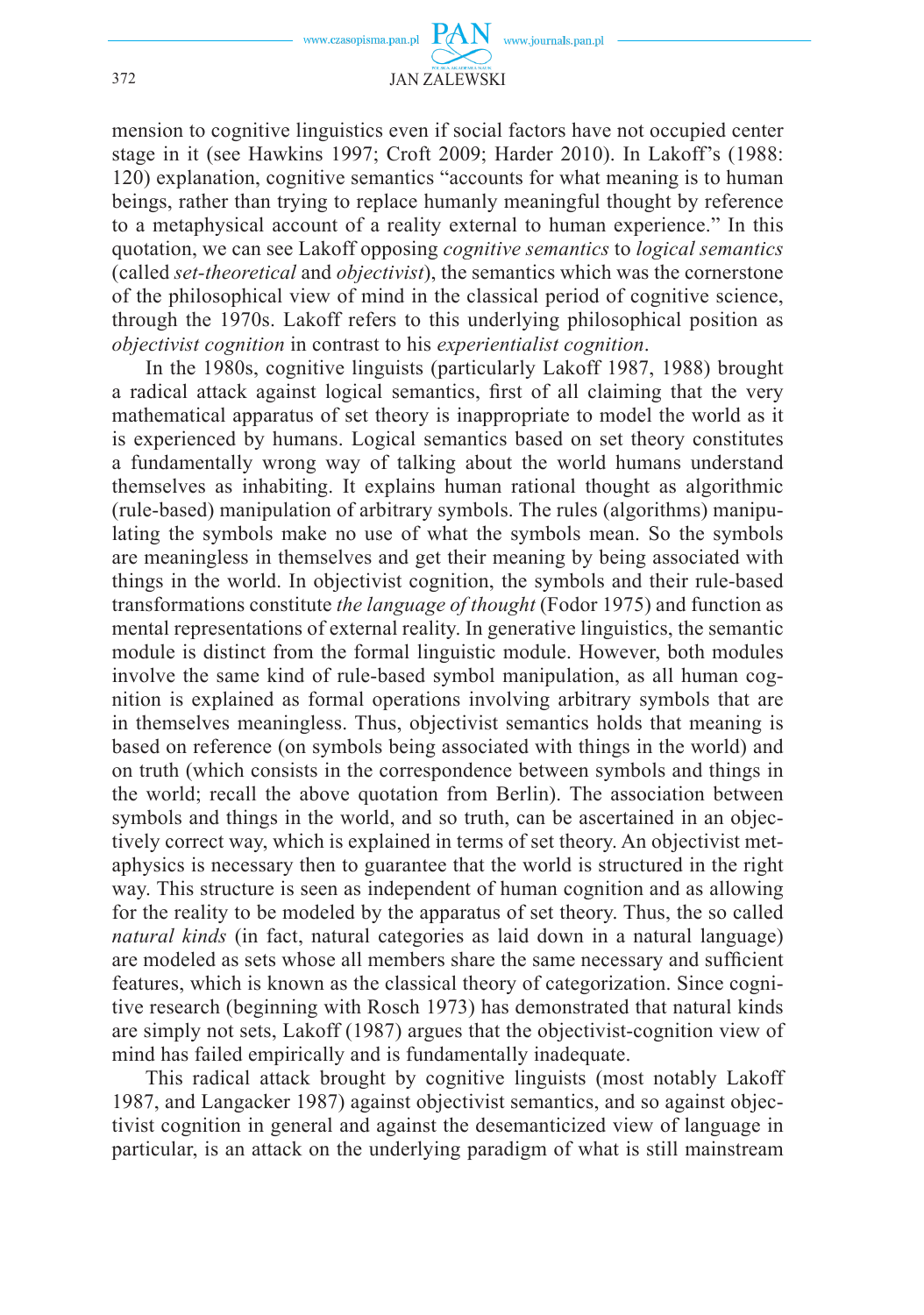

cognitive science (e.g., Froese 2007). This paradigm is known as *cognitivism* (cf. Fodor 1975), now also referred to as *first-generation cognitivism* (Lakoff and Johnson 1999), and its central claim is that cognition is a form of computation, that is, rule-based manipulation/transformation of symbols which proceeds without access to their meaning, known also as *information processing* through transformation of symbolic representations. The mind is exactly like a digital computer which solves a given problem by transforming the input into an appropriate output, both in the form of meaningless symbols. Cognition is thus restricted to information processing in the head and seen as distinct from the embodied action of an agent situated in an environment. Cognitivism is based on the hypothesis (known as the *physical symbol system hypothesis*) put forward by Newell and Simon (1976: 116) and holding that a purely formal (i.e., completely desemanticized) system "has the necessary and sufficient means for general intelligent action." From this perspective, cognition is seen as abstract problem solving which involves essentially decontextualized and disembodied reasoning and planning, requiring some central control. In his very influential criticism of the computational view of cognition (known as the *Chinese Room* thought experiment), Searle (1980) argued that even if we could simulate human cognition and particularly linguistic competence by purely computational processes, such processes are not sufficient to bring about understanding: Computers cannot understand what they are doing. What is missing here is the cognitive semantic aspect of language, showing that language cannot be reduced to a formal grammar, a formal rule system. Cognitive linguists set about recontextualizing language in the sense of bringing in the missing cognitive semantic dimension, which means that for them language is about understanding (i.e., categorizing, i.e., conceptualizing) our human experience.

There can be no separation of the cognitive semantic from the formal linguistic aspect of human cognition and so, from the cognitive linguistic point of view, language analysis offers an insight into human categorization processes. Cognitive linguists are concerned with explaining language in terms of general cognitive abilities, and not as an innate, special-purpose, and autonomous cognitive faculty (even though there no doubt is an innate component to human cognitive abilities). The fundamental hypothesis that language is not an autonomous cognitive ability has two consequences: (a) "linguistic knowledge—knowledge of meaning and form—is basically conceptual structure" and (b) "cognitive processes that govern language use, in particular the construction and communication of meaning by language, are in principle the same as other cognitive abilities" (Croft and Cruse 2004: 2). This recontextualization of language in terms of general cognitive abilities would not amount to really much if cognition itself was not seen as embodied and socio-culturally embedded.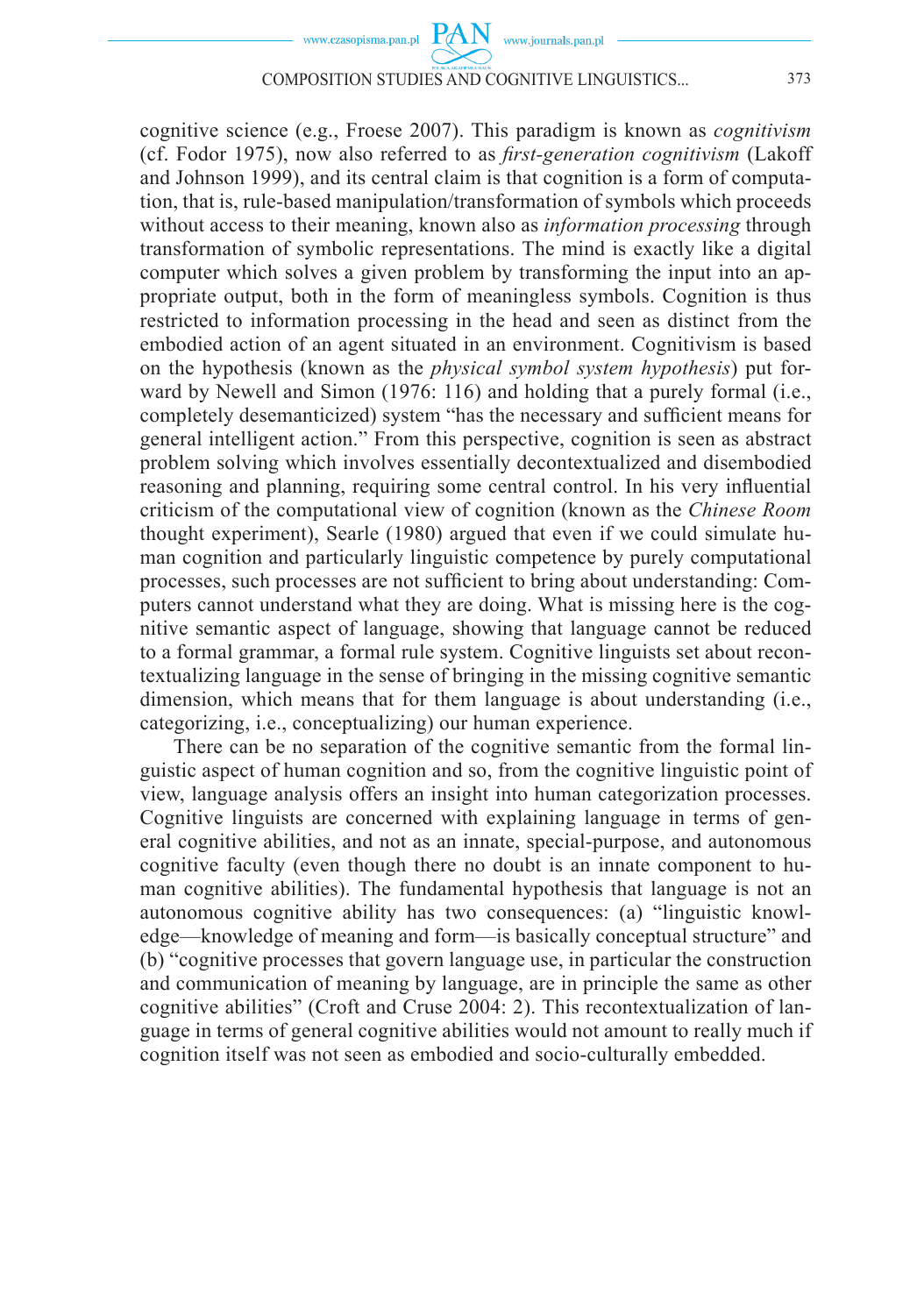

## **4. Toward an Embodied and Embedded Perspective on Cognition**

As I noticed at the start, cognitive linguists were at the forefront of the paradigm shift in cognitive sciences toward an embodied and embedded perspective on cognition. The kind of objectivist cognition that was the central interest of first-generation cognitive science (which is to be identified with cognitivism) was presented by Lakoff and Johnson (1980) as fundamentally incompatible with what they saw as human experientialist cognition (see also Lakoff 1987; Johnson 1987). The two crucial things that according to them were left out of the objectivist explanation were the role of the body in what is meaningful to humans and the role of our imagination in constructing individual concepts as well as more complex cognitive models which go beyond the mind-free, external reality. As Lakoff (1988: 120) explains,

"Experiential" is to be taken in the broad sense, including basic sensory-motor, emotional, social, and other experiences of a sort available to all normal human beings… [in the sense that it is] experience that we have simply by virtue of being human and living on earth in a human society… [It is] experience as *active* functioning as part of a natural and social environment… [Such] common human experience… *motivate*[s] what is meaningful in human thought… [That is,] the structure inherent in our experience makes conceptual understanding possible and constrains—tightly in many cases—the range of possible conceptual and rational structures.

*Classical* cognitive linguistics focused on the sensory-motor rather than socio-cultural dimension of human experience, and so on the role of embodied experience in grounding abstract thought in concrete domains (cf. Harder 2010). Lakoff's (1987: 380-415) case study of anger is a good example showing how our embodiment rather than our socio-cultural embeddedness was the central focus of cognitive linguistic analysis. However, the above quotation can attest to the fact that cognitive linguistics has an inherent social dimension, although this social potential was not acted upon before the mid-1990s (e.g., Hawkins 1997; Lakoff 1996). Lately, cognitive linguists have begun to study the socio-cognitive mechanisms by which mental structures go from being the content of individual cognition to becoming aspects of the social world. Harder (2010: 59) discusses the "natural conflation" between social phenomena and mental representations of those phenomena, for example, between a calendric system as an element of the social order and as an internal cognitive model. Actually, this is an example of how concepts are projected into the social world (cf. Harder 2011). The issue then becomes not only how our concepts are motivated by our embodied and socioculturally embedded experience (i.e., where they come from) but also how concepts shared in a community become part of the way the community works, that is, how shared concepts go out into the world and how we adapt to them the way we adapt to our natural environment (e.g., in modern societies, time units such as *hours* and *minutes* exist outside an individual mind and in this sense are as real as aspects of our natural environment that we need to adapt to).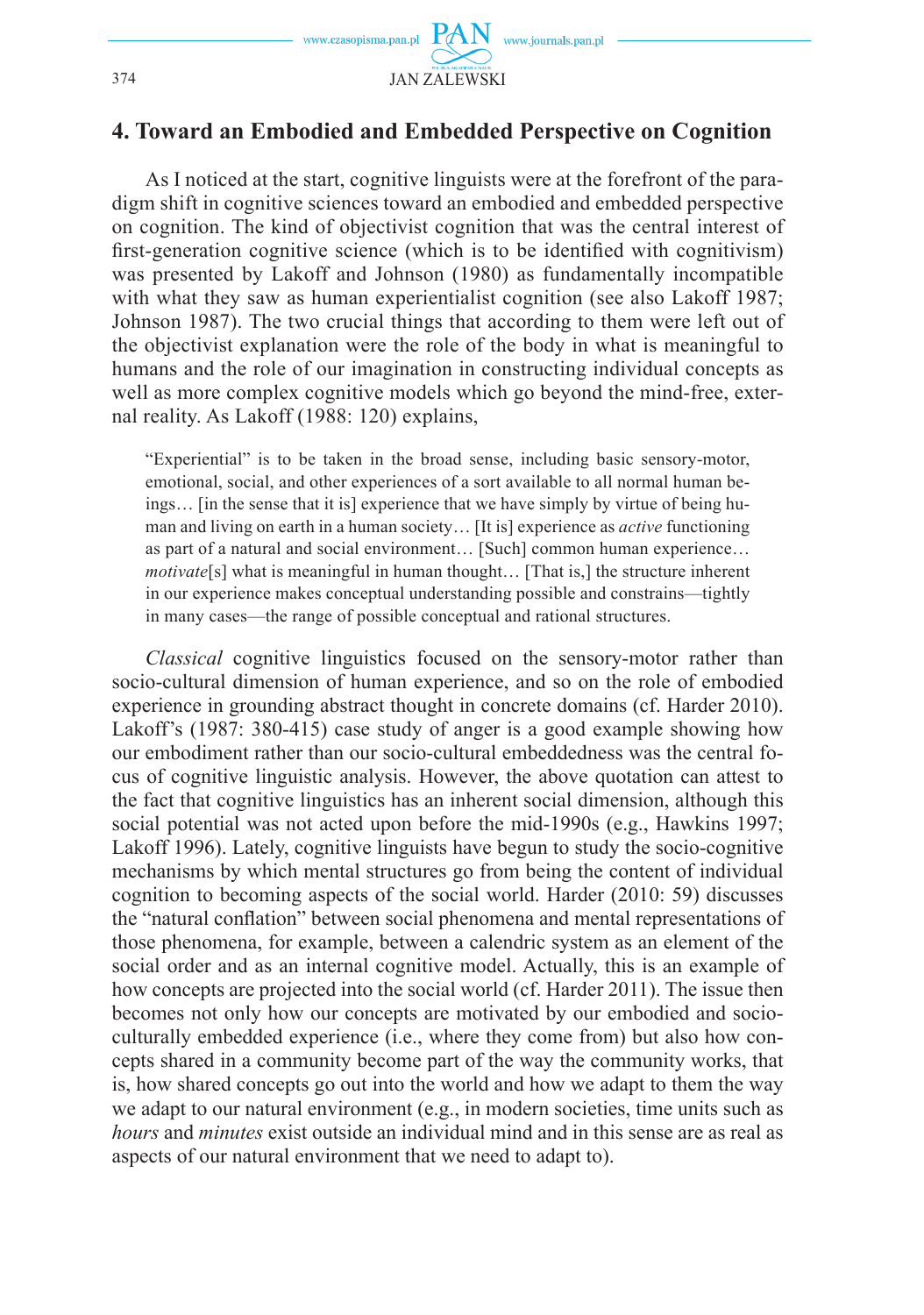What is called *social cognitive linguistics* (Croft 2009) or the *social turn* in cognitive linguistics (Harder 2010) are among the latest signs of the on-going paradigm shift. In cognitive science, the mainstream cognitivist paradigm advancing the computational view of cognition has been challenged by the *embodied*-*embedded* paradigm since the early 1990s (e.g., Varela, Thompson, and Rosch 1991; Clark 1997; Anderson 2003; Froese 2007). These two competing theoretical approaches are known respectively as *Cartesian reductionism* and *Heideggerian holism* (Dreyfus 1991), because of their distinct philosophical assumptions. Cognitivism is a Cartesian inheritance (Anderson 2003). Explaining cognition as symbolic representation and rule-based symbol manipulation, it advanced a view of cognition as a generic reasoning process in which mental representations of the world are pieced together from basic elements such as symbols (cf. Wheeler 2005: 38). The insurmountable problem with such reduction of mental states to atomic elements is what we see in the classical approach to categorization reducing concepts to shared features (cf. Rosch 1973). Cognitive linguistics has offered its share of evidence against this kind of reductionism by explaining how linguistic categories are structured. In this respect, the embodied approach of cognitive linguistics finds an ally in the phenomenological claim that the world is experienced as a significant whole. In his Heideggerian critique of the Cartesian approach, Dreyfus (1991: 117) argues that any reductionist attempt at reconstructing a whole by reassembling previously isolated elements makes no sense because the atomic elements have been created by removing from them all contextual significance. That is, no worldly significance can arise from our manipulation of decontextualized basic elements. As Froese (2007: 66) points out, the two accounts of cognition (i.e., Cartesian cognitivism and Heideggerian phenomenology) have different assumptions (reductionism vs. holism) and are founded on premises one is at liberty to accept or reject: "there is no a priori theoretical argument which would force someone holding a Cartesian position to accept the Heideggerian critique from holism." Accordingly, this theoretical stalemate can only be resolved through sustained empirical research. Both cognitive linguistics and composition studies have been shaped by their opposition to Cartesian cognitivism, and research in both fields has been a significant contribution to our understanding of the embodied and embedded nature of human cognition, an issue that we are only just beginning to fathom.

### **References**

- Anderson, M.L. 2003. Embodied cognition: A field guide. *Artificial Intelligence* 149: 91-130.
- Atkinson, D. 2003. L2 Writing in the post-process era: Introduction. *Journal of Second Language Writing* 12: 3-15.
- Berlin, J.A. 2003. *Rhetorics, poetics, and cultures: refiguring college English studies.* West Lafayette. In Parlor Press. (Original work published by National Council of Teachers of English, 1996).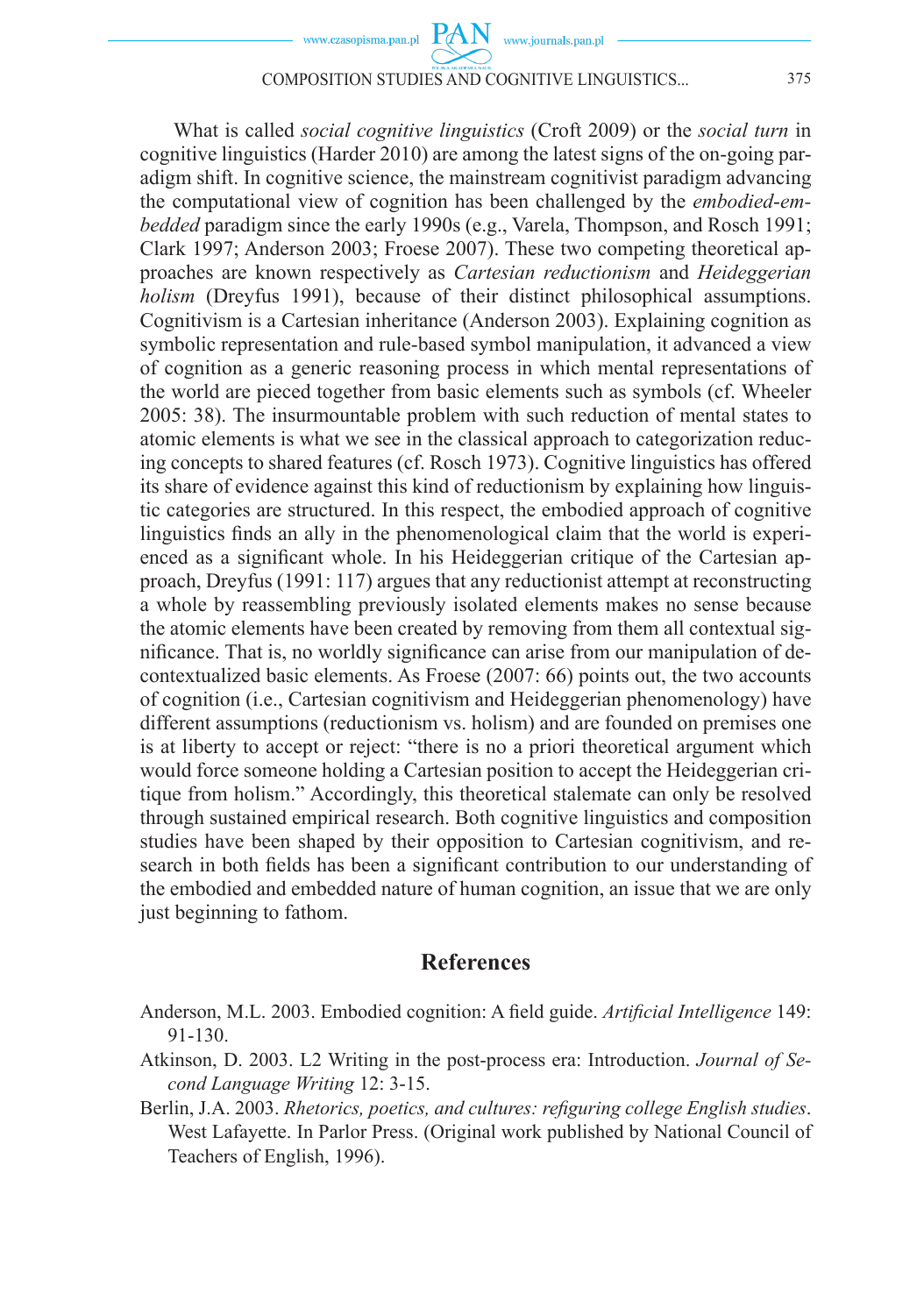

- Bizzell, P. 1982. Cognition, convention, and certainty: What we need to know about writing. *Pre/Text* 3: 213-243.
- Clark, A. 1997. *Being there: putting brain, body, and world together again*. Cambridge, MA: MIT Press.
- Croft, W. 2009. Toward a social cognitive linguistics. In V. Evans and S. Pourcel (eds.), *New directions in cognitive linguistics*, 395-420. Amsterdam: Benjamins.
- Croft, W. and D.A. Cruse 2004. *Cognitive linguistics*. Cambridge: Cambridge University Press.
- Day, J.D., L.A. French and L.K. Hall 1985. Social influences on cognitive development. In D.L. Forrest-Pressley, G.E. MacKinnon and T.G. Waller (eds.), *Metacognition, cognition, and human performance: Vol. 1. theoretical perspectives*, 33-56. New York: Academic Press.
- Dreyfus, H.L. 1991. *Being-in-the-world: a commentary on Heidegger's being and time*. Cambridge, MA: MIT Press.
- Faigley, L. 1986. Competing theories of process: A critique and a proposal. *College English* 48: 527-542.
- Flower, L., and J.R. Hayes 1981. A cognitive process theory of writing. *College Composition and Communication* 32: 365-387.
- Froese, T. 2007. On the role of AI in the ongoing paradigm shift within the cognitive sciences. In M. Lungarella, F. Iida, J. Bongard and R. Pfeifer (eds.), *50 Years of*  Artificial Intelligence: Essays Dedicated to the 50th Anniversary of Artificial In*telligence*, 63-75. Berlin: Springer.
- Fodor, J.A. 1975. *The language of thought*. Cambridge, MA: Harvard University Press.
- Geeraerts, D. 2003. Decontextualizing and recontextualizing tendencies in 20th century linguistics and literary theory. In E. Mengel, H.J. Schmid and M. Steppat (eds.), *Anglistentag 2002 Bayreuth: proceedings*, 369-379. Trier: Wissenschaftlicher.
- Geeraerts, D. 2010. Recontextualizing grammar: Underlying trends in thirty years of cognitive linguistics. In E. Tabakowska, M. Choinski and Ł. Wiraszka (eds.), *Cognitive linguistics in action: from theory to application and back*, 71-102. Berlin: De Gruyter.
- Grabe, W., and R.B. Kaplan 1996. *Theory and practice of writing: an applied linguistic perspective.* New York: Longman.
- Hairston, M. 1982. The winds of change: Thomas Khun and the revolution in the teaching of writing. *College Composition and Communication* 33: 76-88.
- Harder, P. 2010. *Meaning in mind and society: a functional contribution to the social turn in cognitive linguistics*. Berlin: de Gruyter.
- Harder, P. 2011. Conceptual construal and social construction. In M. Brdar, S.T. Gries and M. Žic Fuchs (eds.), *Cognitive linguistics: convergence and expansion*, 305-324. Amsterdam: Benjamins.
- Hawkins, B.W. 1997. The social dimension of a cognitive grammar. In W.A. Liebert, G. Redeker and L.R. Waugh (eds.), *Discourse and perspective in cognitive linguistics*, 21-36. Amsterdam: Benjamins.
- Johnson, M. 1987. *The Body in the mind: the bodily basis of meaning, imagination, and reason*. Chicago: University of Chicago Press.